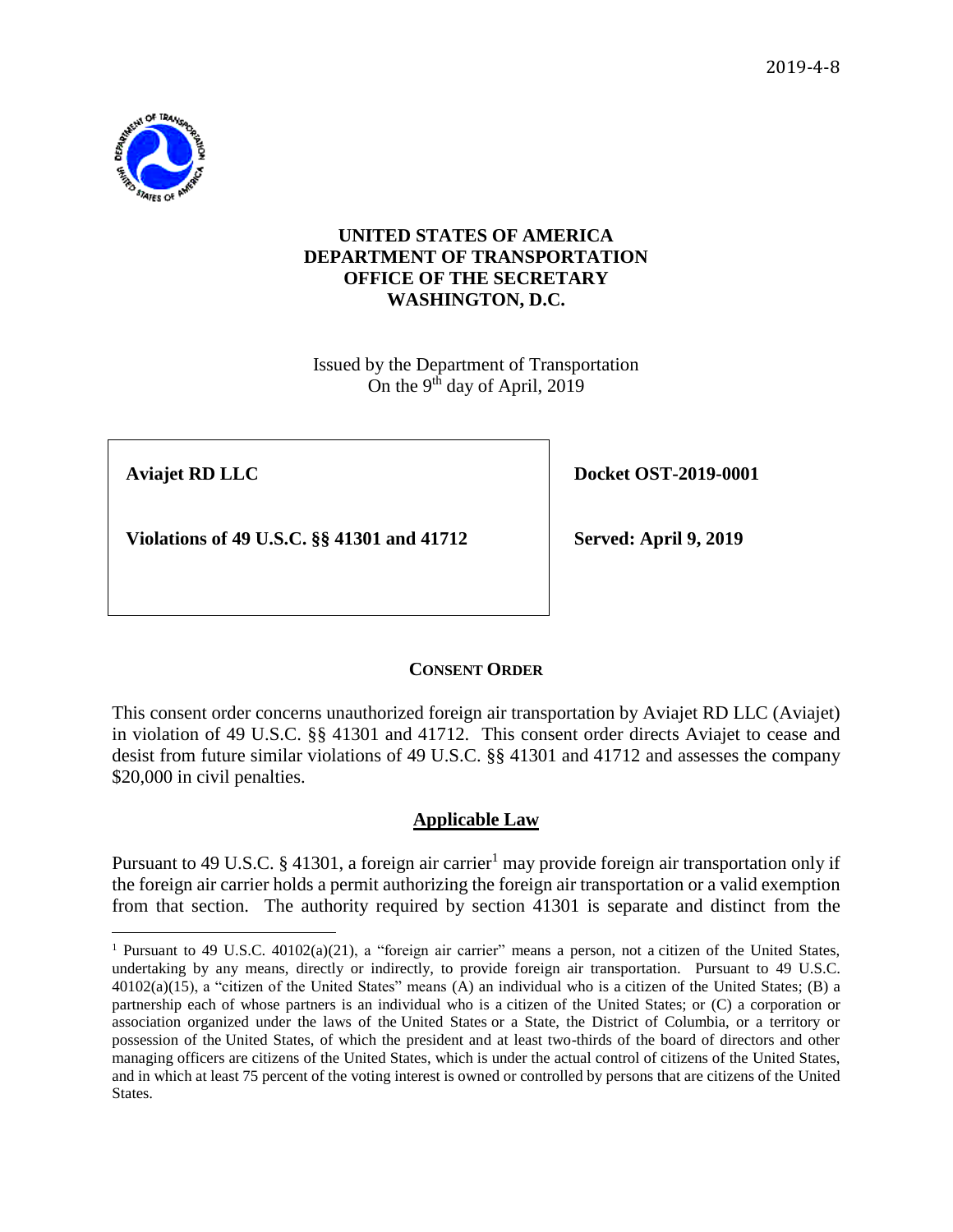operations specifications and approvals that such an entity must obtain from the Federal Aviation Administration (FAA) for operations to and from the United States. Any operation in violation of the terms, conditions, or limitations of a foreign air carrier permit is a violation of 49 U.S.C. § 41301. A violation of section 41301 constitutes an unfair and deceptive practice and an unfair method of competition prohibited by 49 U.S.C. § 41712.

#### **Facts and Conclusions**

According to the Department's records, Aviajet does not hold economic authority in the form of a foreign air carrier permit or an exemption from the Department necessary for engaging in foreign air transportation. From August to December 2016, Aviajet operated a number of charter flights between various international airports and airports in the United States. Most of these flights were operated between La Isabela International Airport in the Dominican Republic and Miami-Opa Locka Executive Airport in Florida. As a "foreign air carrier," Aviajet is required to obtain economic authority from the Department in the form of a foreign air carrier permit or an exemption. Aviajet holds neither a permit nor an exemption, and thus holds no economic authority to engage in foreign air transportation. Therefore, it appears that Aviajet engaged in unauthorized operations, in violation of 49 U.S.C. § 41301. Such conduct also violates the Department's prohibition against unfair or deceptive conduct in 49 U.S.C. § 41712.

#### **Response**

In response, Aviajet RD LLC states that it seeks to comply with the federal statutes and Code of Federal Regulations enforced by the Department. Aviajet RD LLC adds that none of its actions, or failure thereof, were with the intent to violate the provisions cited by the Department. Aviajet RD LLC explains it lacked knowledge of the Department's economic authority requirement and did not intend to engage in what the Department deemed unauthorized charter.

Aviajet RD LLC is a 14 CFR Part 91 aircraft holding company, and its owners have one part-time mechanic and two pilots. According to Aviajet RD LLC, the company and the owners did not see themselves as foreign air carriers or believe they were holding out as foreign air carriers. Aviajet RD LLC asserts that at no time did it believe it needed economic authority to engage in charter services.

Aviajet RD LLC does not admit any wrongdoing or violation of any U.S. statutes or regulations. It enters into this consent order solely as a compromise in order to resolve all outstanding allegations and charges.

#### **Decision**

The Enforcement Office views seriously Aviajet's violations of 49 U.S.C. §§ 41301 and 41712. Accordingly, after carefully considering all the facts in this case, including those set forth above, the Enforcement Office believes that enforcement action is warranted. In order to avoid litigation, and without admitting or denying the violations described above, Aviajet consents to the issuance of this order to cease and desist from future violations of 49 U.S.C. §§ 41301 and 41712 and to the assessment of \$20,000 in compromise of potential civil penalties otherwise due and payable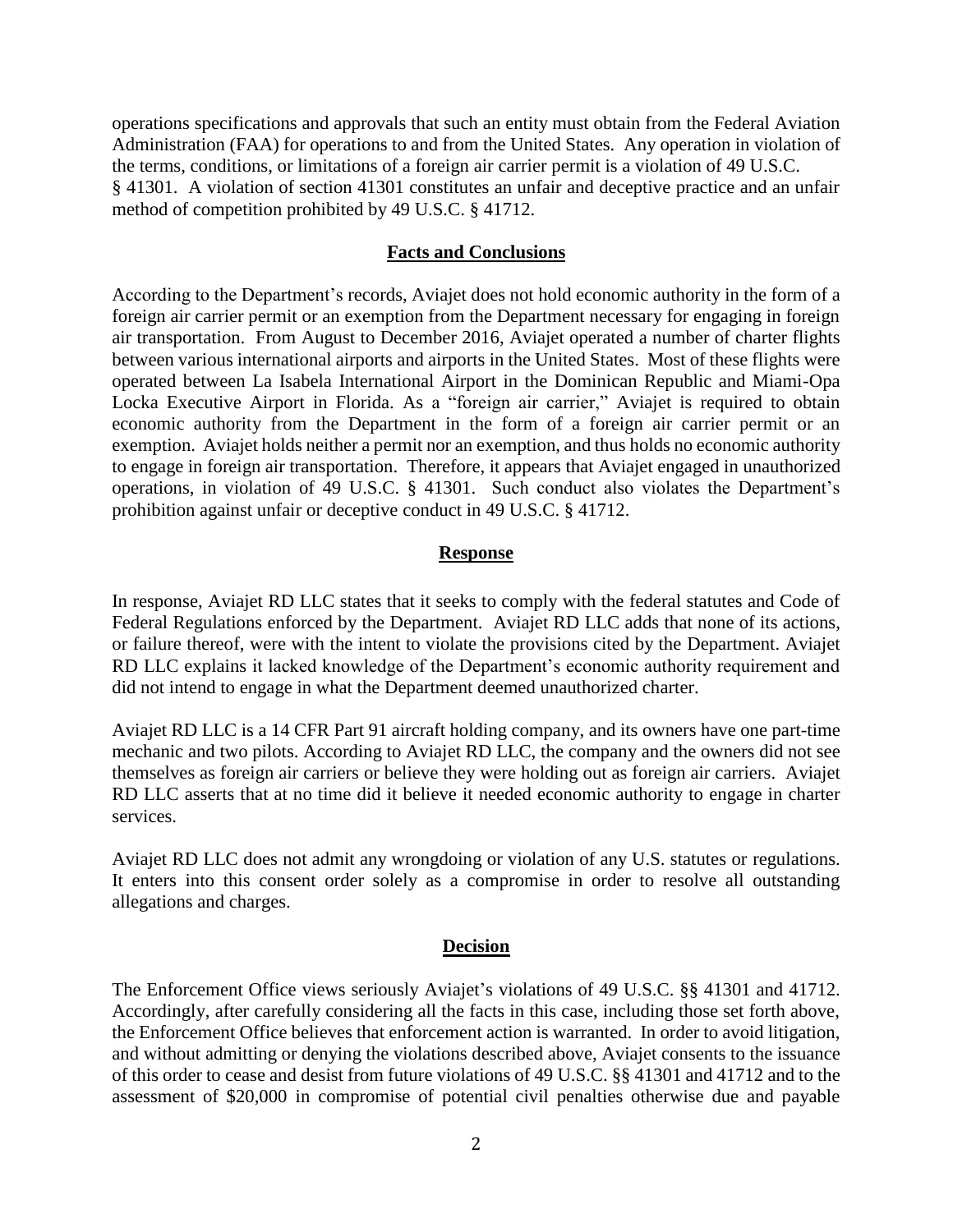pursuant to 49 U.S.C. § 46301. The compromise assessment is appropriate considering the nature and extent of the violations described herein and serves the public interest. It establishes a strong deterrent against future similar unlawful practices by Aviajet and other similarly situated companies.

This order is issued under the authority contained in 49 CFR Part 1.

## ACCORDINGLY,

- 1. Based on the above discussion, we approve this settlement and the provisions of this order as being in the public interest;
- 2. We find that Aviajet RD LLC violated 49 U.S.C. § 41301 by engaging in unauthorized foreign air transportation without the requisite economic authority;
- 3. We find that by engaging in the conduct and violations described in ordering paragraph 2, above, Aviajet RD LLC has engaged in an unfair and deceptive practice and unfair method of competition in violation of 49 U.S.C. § 41712;
- 4. We order Aviajet RD LLC and its successors and assigns to cease and desist from further violations of 49 U.S.C. §§ 41301 and 41712;
- 5. We assess Aviajet RD LLC a compromise civil penalty of \$20,000 in lieu of civil penalties that might otherwise be assessed for the violations described above. Of this total amount, \$10,000 shall be due and payable on 30 days from the date of issuance of this order. The remaining \$10,000 shall become due and payable if, within one year of the service date of this order, Aviajet RD LLC violates this order's cease and desist or payment provisions, in which case the entire unpaid amount shall become due and payable immediately and Aviajet RD LLC may be subject to additional enforcement action for failure to comply with this order.
- 6. We order Aviajet RD LLC to pay the penalty through Pay.gov to the account of the U.S. Treasury in accordance with the instructions contained in the Attachment to this order. Failure to pay the penalty as ordered shall subject Aviajet RD LLC to the assessment of interest, penalty, and collection charges under the Debt Collection Act and to further enforcement action for failing to comply with this order.